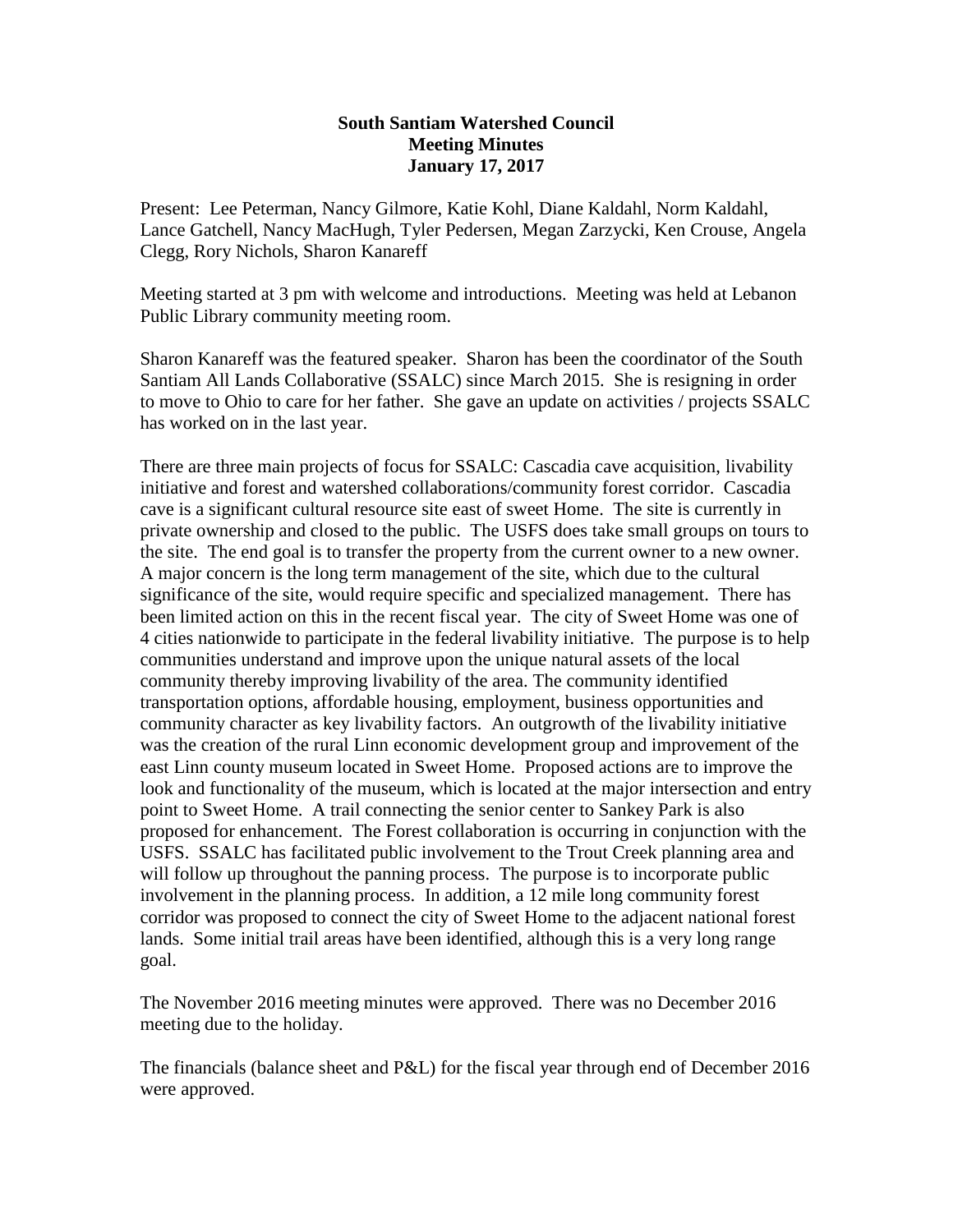Results of the self-evaluation completed in fall of 2016 were handed out to the group. All board members received copies of the self-evaluation, although not everyone filled it out. The purpose of the self-evaluation is to help identify the strengths and weaknesses of the council. The most important aspects from the self-evaluation identified these key areas to focus on: overarching strategy, board composition and commitment, community presence and standing, staff, board involvement and participation in fund raising, and buildings and office space. The results of the self-evaluation will be used in the upcoming strategic planning process.

The SSWC will create a strategic plan with the help of Allison Handler of solid Ground Consulting. The Meyer Memorial Trust is funding this process. The strategic planning will occur on two seprate days during spring 2017. The first session will be on Saturday March 4 from 8am to 12pm at the Lebanon Public Library. Eric will be meeting the consultant in the coming weeks to help prepare for the first session. Meeting materials will be sent out prior to the planning session. The strategic plan will help guide the Council in the next several years. It is hoped that all board members can attend.

Tyler Pedersen gave a projects update. Several projects are underway. The Thomas Creek / Crabtree Creek project is funded by OWEB and is leveraged with funds from FSA via the CREP program. The project is in earlier stages of implementation due to staff changes at federal agencies that participate in the CREP process. It is hoped that final planting plans and site layout will be completed in January 2017. The Crabtree phase 1 project (OWEB funded) has had 2 landowners drop out. They cited not wanting to participate in the CREP program as part of the reason. We are trying to recruit additional landowners in the area to participate in a project. The challenging part is that with the loss of the 2 landowners, also comes the loss of CREP match for the grant. This may reduce the amount of money the council can spend from the grant, unless additional match is found. The Crabtree phase 2 project also has had a landowner drop out because they are selling the property. This also reduces expected match for the grant and again, if additional match cannot be secured the amount of the project will be reduced. We are currently identifying additional landowners that may participate in restoration. The Scott Creek grant is still being evaluated by OWEB for funding. Other projects have been identified as potential grant applications in 2017 such as Hospital slough farm crossings.

Joe Deardorff (not present) has been working with Rosario to treat invasive weeds at Springbank farm near Lebanon. Joe will be overseeing inter-planting at several sites on crabtree and Hamilton creek.

Angela Clegg gave an education update. Outdoor school 2017 is in planning and funding mode. The event is scheduled to take place in the end of March. We have been receiving donations for paying for the event, local schools will contribute student fees, there is great match in the form of volunteer commitment and a grant to the Sweet Home Community Foundation will be sent in the coming weeks. Any unpaid portion of the